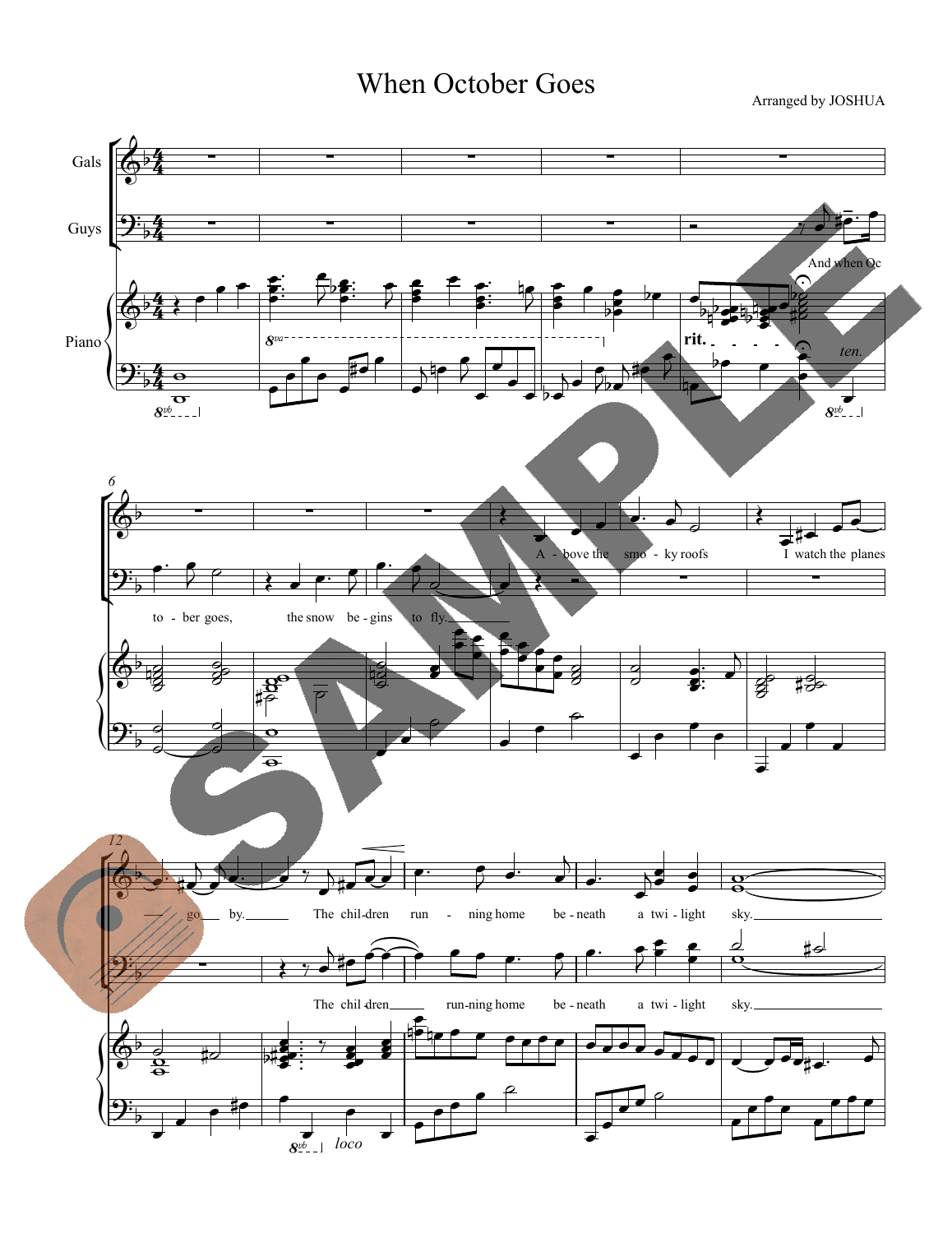October 2

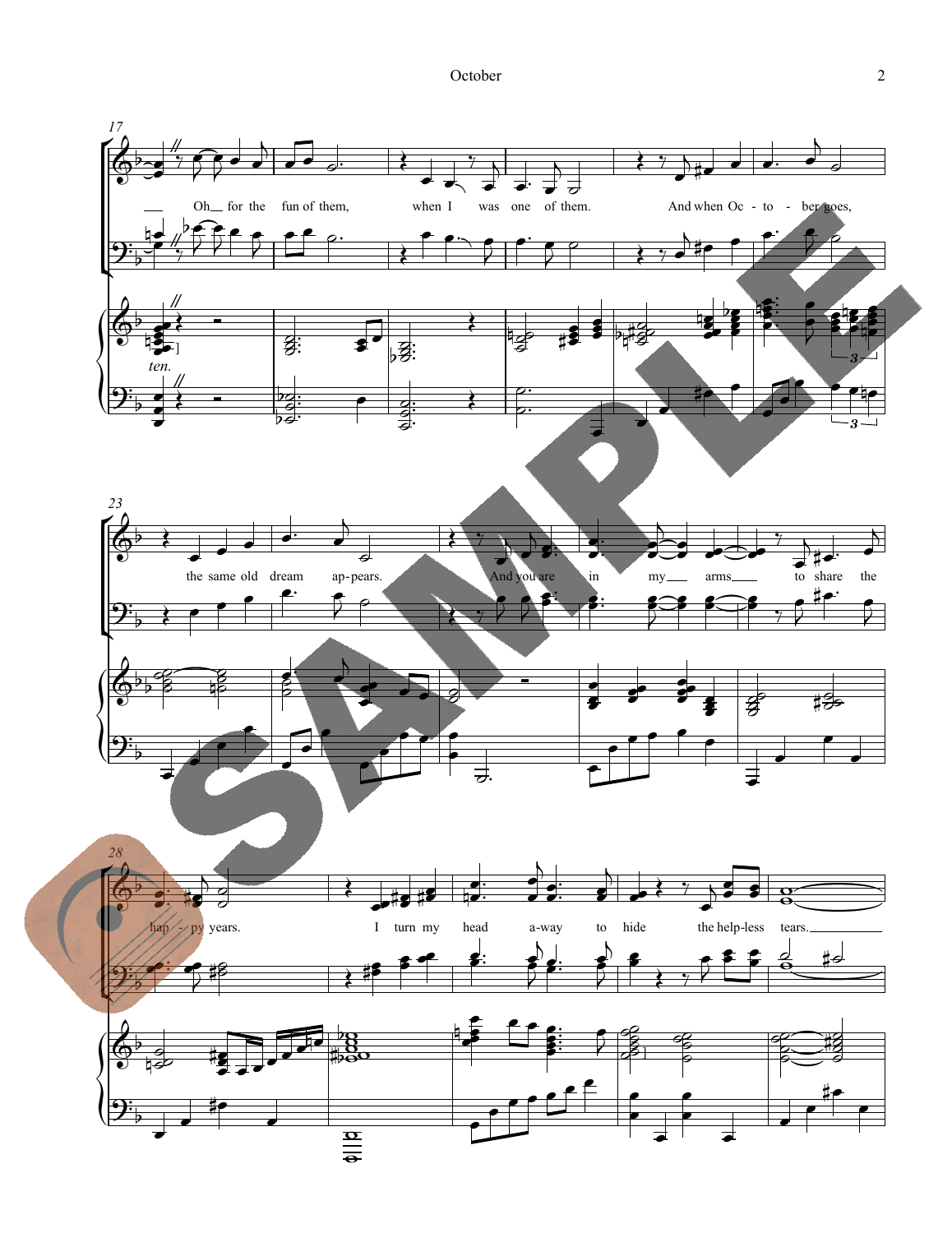October 3